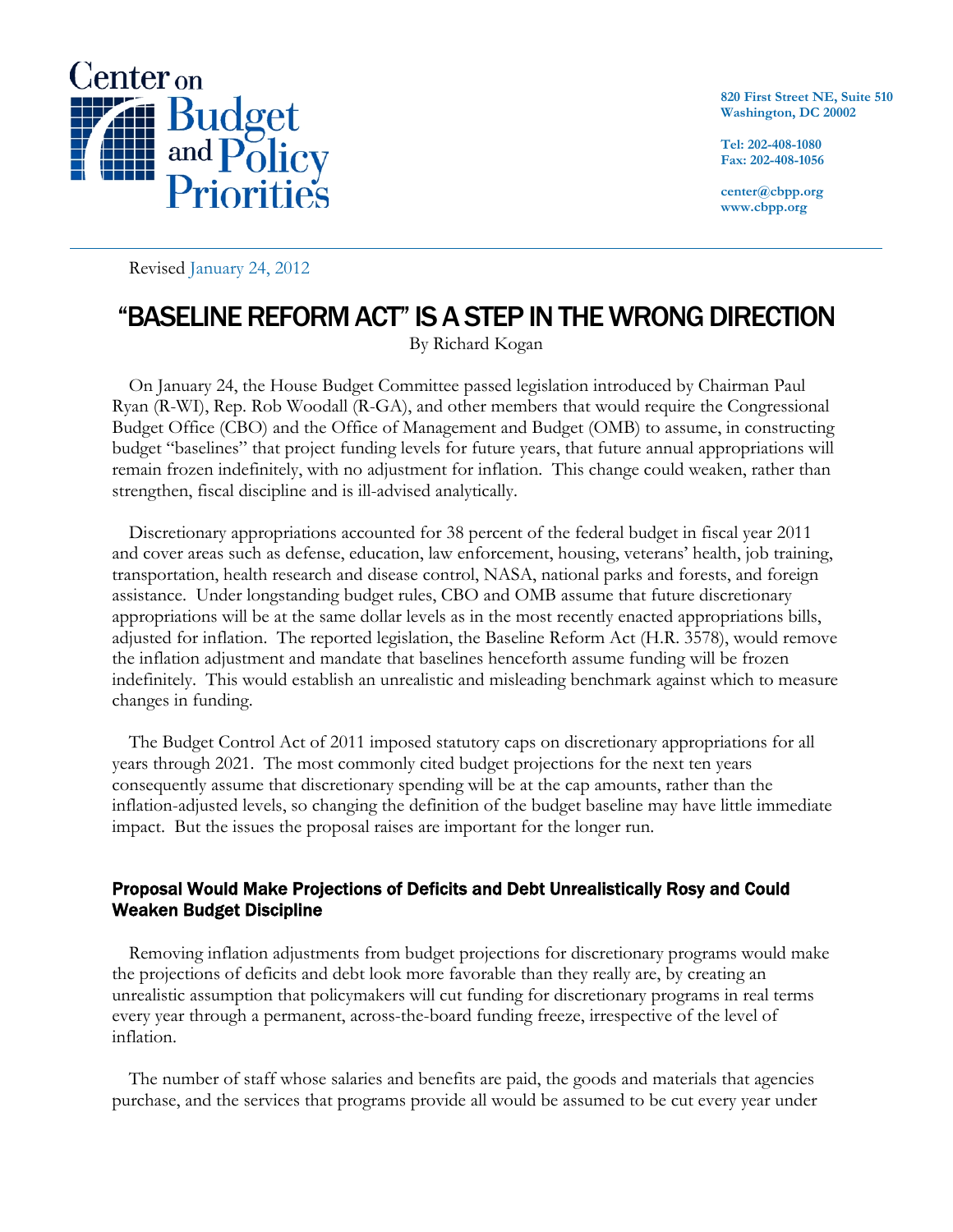the baseline. This lack of realism could lead policymakers, the press, and the public to believe that deficits will be lower than is likely the case and thus to conclude that costly new proposals are more affordable than they actually are. This could also lessen pressure to enact the unpopular budget cuts and revenue increases that will be necessary over the coming decade to bring the budget to a sustainable and prudent long-term path.

To illustrate this point, note that last spring CBO compared a ten-year freeze in discretionary appropriations — both defense and non-defense — with its ten-year baseline, in which appropriations grow with inflation. Relative to the baseline, a freeze would reduce expenditures for these programs by \$1.3 trillion over the next ten years. Counting the resulting interest savings, the deficit would appear \$1.6 trillion lower than if discretionary programs simply grew with inflation. This extra room could suggest that the nation could afford \$1.3 trillion in new tax cuts or expansions in mandatory programs.

Put differently, many people infer that baseline projections of deficits and debt constitute a prediction of how the budget will turn out. Although CBO and OMB explain that baselines are not intended to be predictions of likely outcomes, that misimpression remains. Accordingly, baselines should avoid unrealistically rosy policy assumptions.

This leads to the question of whether a ten-year funding freeze is plausible. History answers "no."

Data on discretionary expenditures go back to 1962.<sup>1</sup> We examined 39 ten-year periods, from 1962-1972 to 2000-2010, and found there was *not a single ten-year period in which total discretionary funding was frozen*.

To the contrary, the lowest ten-year nominal growth rate was 17 percent (an average of 1.6 percent per year) over 1989-1999. Moreover, that period was anomalous — defense spending shrank by 9 percent, largely due to the end of the Cold War and the collapse of the Soviet Union, which led the United States to substantially reduce its armed forces. Such a circumstance is very unlikely to occur twice. (Even including the defense drawdown from 1989-1999, defense grew at an average rate of 5.3 percent per year over the 39 ten-year periods we studied.)

Even a baseline that adjusts only for inflation, as the official baselines currently do, will likely understate future levels for discretionary programs, and so give too optimistic a picture of future deficits and debt. Adjusting only for inflation fails to account for the effect of growth in the size of the U.S. population, which is one reason that funding for discretionary programs has tended to grow faster than inflation.Making baseline rules significantly rosier could detract from fiscal discipline.

 $\overline{a}$ 

<sup>1</sup> Technically, the issue is not the level of expenditures but rather of funding (budget authority) for discretionary programs, but data on discretionary funding go back only to 1976. Because ten-year expenditure trends are reasonable proxies for ten-year funding trends, we use expenditure data for this aspect of the analysis because more years of data are available. In addition, the outlays of the highway and mass transit trust funds are considered discretionary but the funding for them is considered mandatory, and those outlay projections are based on inflation adjustments that would be removed by the proposed legislation. Therefore, the historical data on discretionary outlays better reflect the universe of programs that the proposed change in baseline rules would affect.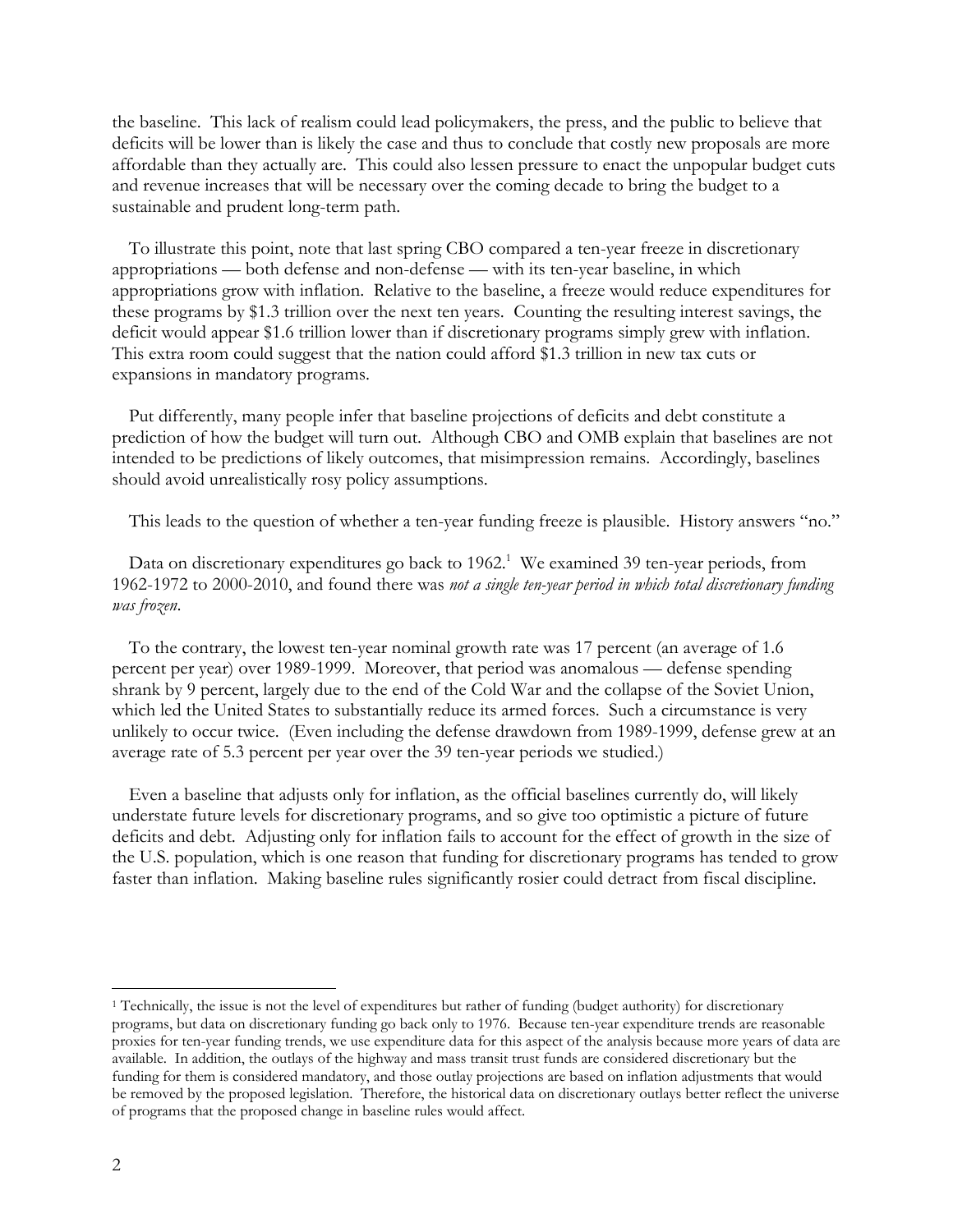## Can Spending Be Frozen Without Changing Policies? The Case of the Pentagon

Defense outlays in 2000 totaled \$295 billion, just slightly more than at the height of the Reagan defense buildup in 1987. But despite almost the same level of *nominal* spending in 2000 as in 1987 (i.e., the same level of spending without adjustment for inflation), the number of active-duty military personnel fell from 2.2 million to 1.4 million during this period (a 36 percent reduction), the number of Navy ships fell from 569 to 315 (a 45 percent reduction), the number of Air Force fighter wings (active and reserve) fell from 38 to 20 (a 46 percent reduction), and the U.S. military closed more than 900 facilities around the world and 97 major bases in the United States.\*

Why did these reductions — which virtually all policymakers would agree represent a significant change in defense policy — occur when the dollar level of appropriations was slightly *higher* in 2000 than in 1987? The answer is that *real* defense spending (spending after adjustment for inflation) declined nearly one-third over these 13 years, in the aftermath of the demise of the Soviet Union and the end of the Cold War. In discretionary programs, maintaining current policies generally entails staying even with inflation.

#### Retaining Inflation Adjustments Produces a Reasonable Benchmark Against Which to Measure Program Growth or Shrinkage

Inflation is a real phenomenon; as prices rise, the value of a dollar shrinks. Consequently, the amount of goods or services that a dollar could buy last year is greater than what it can buy this year or will be able to buy ten years from now. If, as H.R. 3578 proposes, discretionary programs are projected to be frozen for ten years, the baseline would be a benchmark that builds in real — and deep — cuts in federal programs. The box on this page regarding the defense budget vividly illustrates this point.

Such a practice also would stand in contrast to budgeting practices for the rest of the federal budget. Key features of the tax code as well as major entitlement programs are indexed for inflation each year.

To be sure, a simple inflation adjustment may not always be the ideal way to create a neutral benchmark. Many programs and most administrative costs should be adjusted to account for changes in program caseloads. The number of elementary school children will grow slightly over the next decade while the number of elderly people will grow rapidly. These facts may suggest that some programs should be adjusted both for inflation *and* for the growth of segments of the U.S. population; if not, the benefits or services per person will likely erode over time.<sup>2</sup>

-

<sup>\*</sup> House Armed Services Committee, "Defense Accomplishments of the 104th, 105th, and 106th Congresses," November 18, 1999; Department of Defense, *Annual Report to the President and the Congress.*

<sup>2</sup> In fact, existing baseline rules instruct OMB and CBO to take caseload growth or shrinkage into account when projecting the administrative costs of the Medicare and Unemployment Compensation trust funds. But many other programs beyond those two are (or should be) responsive to changes in caseload. Needless to say, the proposed legislation, by establishing a strict freeze as its baseline projection rule for appropriations, would remove this feature of existing baseline rules as well.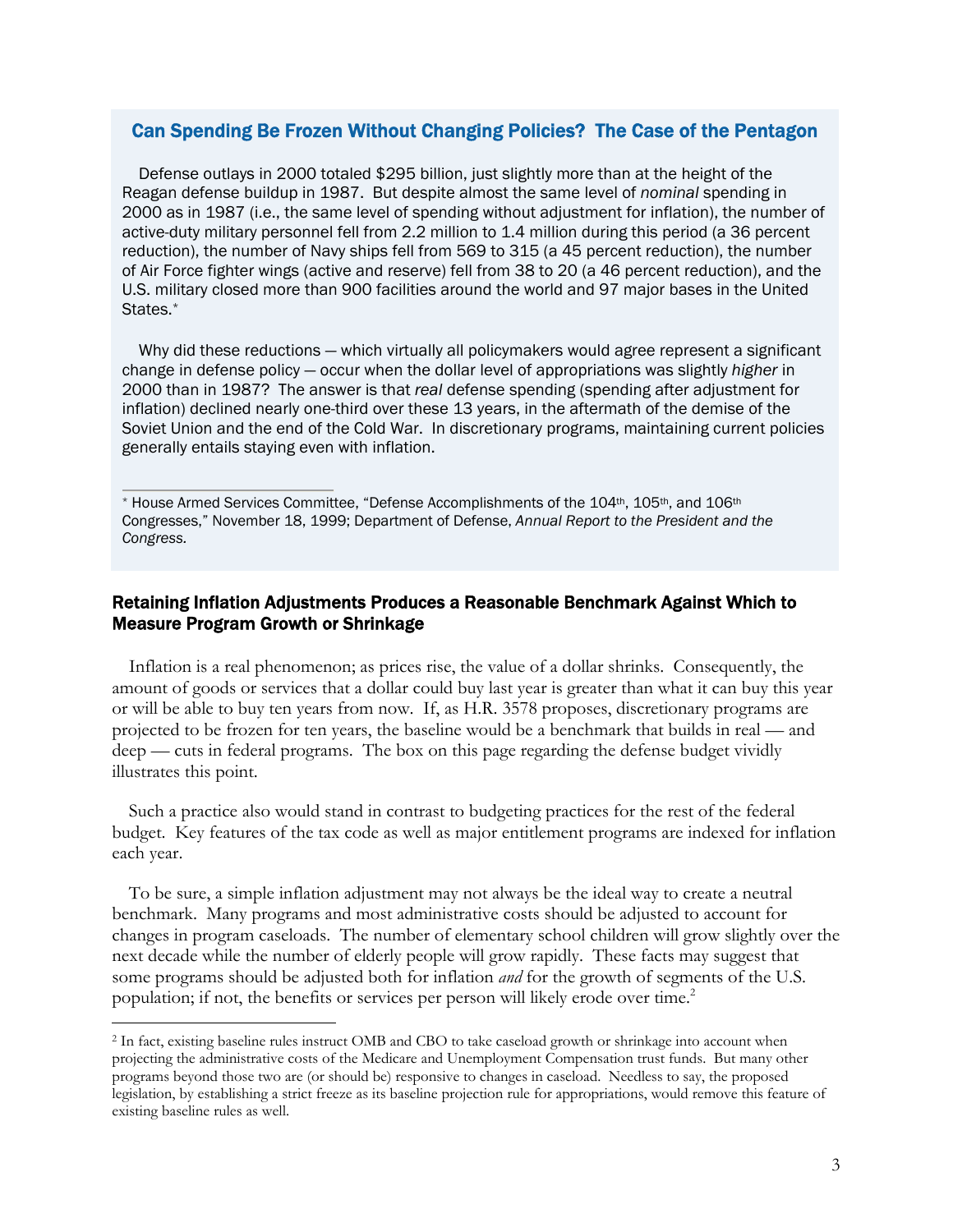But even if the inflation-adjusted baseline is not a perfect benchmark because it ignores population growth where that is relevant, it is much more likely to approximate the funding levels needed to maintain the same overall levels of goods and services than a baseline that ignores inflation.

It's also useful to ask whether building inflation into the discretionary baseline was responsible for current or future deficit and debt problems. Analysts across the political spectrum have concluded that the single largest factor behind the long-run threat to fiscal sustainability is the projected continuation of the 40-year trend in which per-person health care costs grow faster than the economy.<sup>3</sup> Although the Affordable Care Act begins to reform health care payment and delivery systems, substantial further steps will be needed to slow the growth of per-person health care costs and produce the degree of improvement that the long-term budget picture will need. The Bush tax cuts of 2001 and 2003, if made permanent in whole or in substantial part, also will add markedly to the long-term fiscal gap.<sup>4</sup> In contrast, discretionary appropriation and spending levels, which are projected to fall substantially as a share of GDP, are not a contributing factor here.

Thus, the long-term fiscal problems the nation faces do *not* stem from the level of annual appropriations. Moreover, it is extremely unlikely than the nation will cut annual appropriations by anywhere close to enough to cover the revenue losses from making the Bush tax cuts permanent, and it is virtually impossible to cut annual appropriations enough to cover the projected growth of health care costs in future decades (unless the Affordable Care Act proves more successful in containing costs than even its proponents hope).

#### Conclusion

-

Under current baseline rules, projections of appropriations tend to understate the amount of funding that Congress ultimately has chosen to provide. They also generally understate the amount of funding that is needed to hold the real level of per-person government benefits and services

<sup>3</sup> CBO, *Long-Term Budget Outlook, 2011:* "Spending for health care in the United States has been growing faster than the economy for many years, posing a challenge not only for the federal government's two major health insurance programs, Medicare and Medicaid, but also for state and local governments and the private sector. Measured as a percentage of the nation's gross domestic product (GDP), total spending on health care services and supplies increased from 4.8 percent in 1960 to 9.8 percent in 1985 and 16.5 percent in 2009, the most recent calendar year for which data are available. Federal spending for Medicare and Medicaid rose from 2.2 percent of GDP in fiscal year 1985 to 5.5 percent in 2010. Underlying those trends, health care spending per person has grown faster than the nation's economic output per person by an average of a little less than 2 percentage points per year during the past several decades. Key factors contributing to that faster growth have been the emergence and increased use of new medical technologies, rising personal income, and the expanding scope of health insurance coverage. Such rates of growth cannot continue indefinitely, however, because if they did, total spending on health care would eventually account for all of the country's economic output an implausible outcome." http://www.cbo.gov/ftpdocs/122xx/doc12212/06-21-Long-Term\_Budget\_Outlook.pdf, pg. 35.

<sup>4</sup> We estimate that permanently extending the 2001 and 2003 tax cuts would add almost 2 percent of GDP to the longrun fiscal gap; that is, a continuation of these policies would increase deficits by almost 2 percent of GDP on average in future years, not counting interest. See *The Long-Term Fiscal Outlook Is Bleak Restoring Fiscal Sustainability Will Require Major Changes to Programs, Revenues, and the Nation's Health Care System,* Center on Budget and Policy Priorities, December 16, 2008, http://www.cbpp.org/cms/index.cfm?fa=view&id=2215.